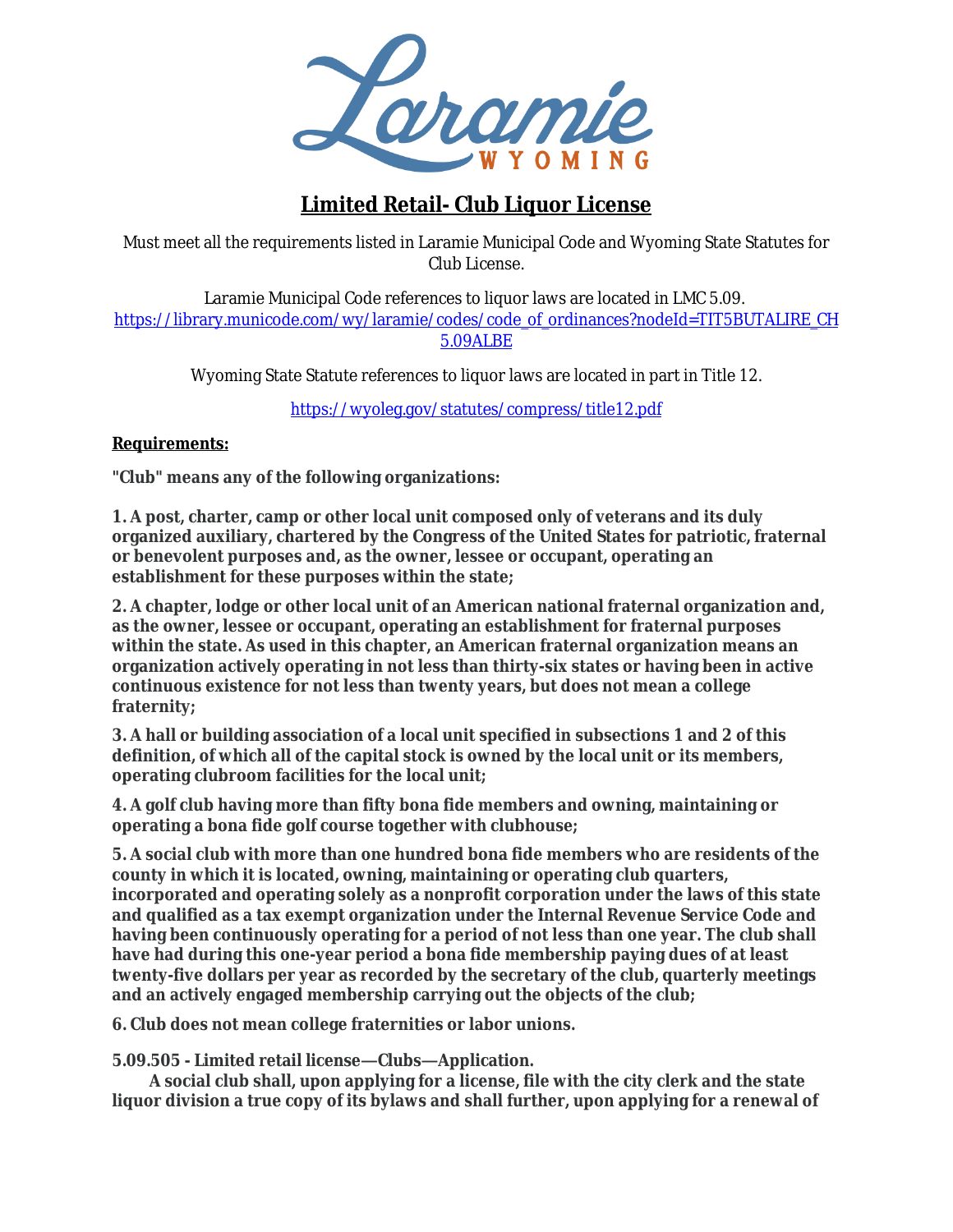**its license, file with the city clerk and the state liquor division a detailed statement of its activities during the preceding year, which were undertaken or furthered in pursuit of the objects of the club together with an itemized statement of amounts expended for such activities. Club members, at the time of application for a limited retail liquor license pursuant to W.S. 12-4-301, shall be in good standing by having paid at least one full year in dues.**

**5.09.500 - Limited retail license—Club—Generally. (W.S. Section 12-4-301) A. A club holding a limited retail license may sell alcoholic or malt beverages for consumption anywhere on the licensed premises for consumption by its members and their accompanied guests only. It shall be the duty and obligation of the club to check and regulate sales to members and their accompanied guests to insure that all alcoholic or malt beverages sold are consumed on the licensed premises.**

**B. Limited retail license holders may dispense alcoholic or malt beverage from locations outside of their licensed building as approved by the city for special events.**

**LMC 5.09.230 On all days, a licensee may open the dispensing building or room at six a.m. and shall close the dispensing room or building and cease the sale of both alcoholic and malt beverages promptly at the hour of two a.m. the following day and shall clear the dispensing room or building of all persons other than employees by two-thirty a.m.**

**5.09.310 - Prohibited on licensed premises—General exceptions.**

**A. No licensee (or the licensee's employee or agent) shall knowingly permit anyone under twenty-one years of age to enter or remain in the licensed building where alcoholic or malt beverages are dispensed unless: …**

**5.09.540 - Limited retail—Club, resort or restaurant license—Restrictions. (W.S. Section 12- 4-404)**

**Limited retail, resort, bar and grill, and restaurant liquor licensees shall not sell alcoholic or malt beverages for consumption off the premises owned or leased by the licensee. Any sale of alcoholic or malt beverages by a club retail liquor license holder or resort or bar and grill or restaurant liquor license holder for consumption off the premises is declared to be in violation of law and this may result in the assignment of points to the offending licensee pursuant to Section [5.09.800](https://library.municode.com/wy/laramie/codes/code_of_ordinances?nodeId=TIT5BUTALIRE_CH5.09ALBE_5.09.800POSYALBELIVISU)(H) of this chapter.**

- Must complete an approved application for liquor license accompanied by all required documents. New licenses must provide:
	- o application (LMC 5.09.060.A)
	- o floor plan (*LMC 5.09.060.B)*
	- o TiPS Training report *(LMC 5.09.060.G)*
	- o lease, *if applicable, must contain a provision for Sale of Alcoholic or Malt Beverages and must be in the same entities name that applied for the license. (W.S. 12-4- 103(a)(iii)*
	- o application fee of \$50 *(LMC 5.09.090)*
	- o statement indicating the financial condition and financial stability of the applicant *(W.S. 12-4-102 (a) (vi))*

#### **Application Process:**